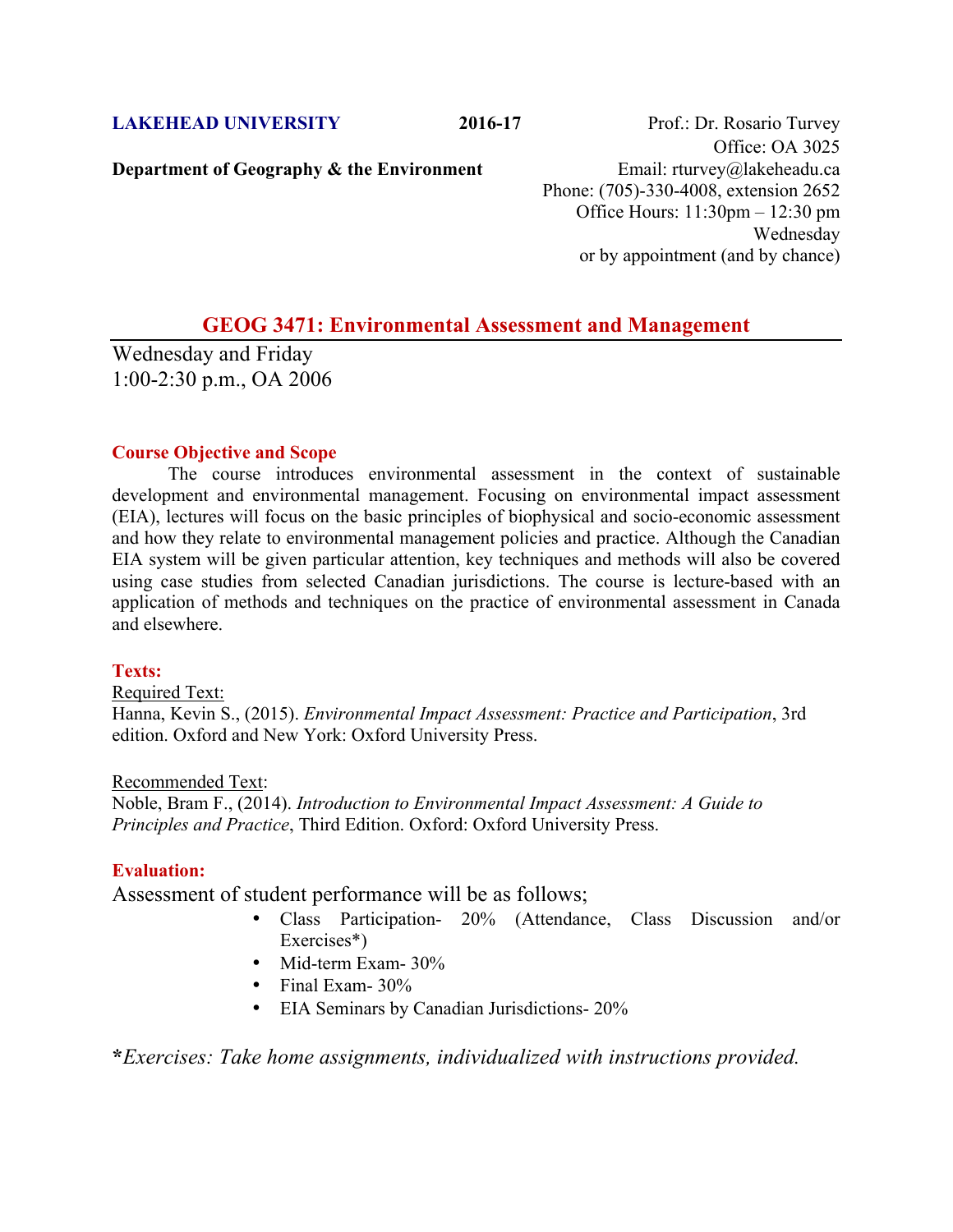# **Schedule of Lectures/Readings:**

| <b>Week</b><br>Week 1 | <u>Topic</u><br>Introduction to Course-Environmental Impact Assessment (EIA) and<br>Management<br><b>Overview: Environmental Management</b><br>Nature, Origins and Development of EIA<br>Read Chapter 1, Noble, 2014                                                                                                                  |
|-----------------------|---------------------------------------------------------------------------------------------------------------------------------------------------------------------------------------------------------------------------------------------------------------------------------------------------------------------------------------|
| Week 2                | The Canadian EIA System<br><b>EIA</b> and Sustainable Development<br>EIA Process- Read Chapter 1, Hanna 2015, Chapter 1, Noble, 2014<br>Legal Basis; Evolution of Federal Environmental Assessment in Canada<br>Read Chapter 2, Noble, 2014<br>The Canadian Federal EIA System<br>Read Chapter 10, Hanna 2015; Chapter 2, Noble, 2014 |
| Week 3                | The Science of Assessment and Environmental Impacts<br>Public Participation in Canadian EIA<br>Read Chapters 3-4, Hanna 2015; Chapter 10, Noble, 2014                                                                                                                                                                                 |
| Week 4                | The EIA Practice<br>Consideration of Alternatives, Screening of Actions<br>Read Chapter 4, Noble, 2014<br>Scoping of Impacts<br>Read Chapter5, Noble, 2014<br>Predicting Environmental Impacts<br>Read Chapter 6, Noble, 2014<br><b>Managing Project Impacts</b><br>Read Chapter 7, Noble, 2014                                       |
| Week 5                | Techniques and Methods in EIA<br><b>Tools Supporting EIA Practice</b><br>The Practitioners Toolkit and Impact Identification<br>Read Chapter 3, Noble, 2014                                                                                                                                                                           |
| Week 6                | Thanksgiving and Study Break (October 10-14, 2016)<br>No classes                                                                                                                                                                                                                                                                      |
| Week 7                | <b>Strategic Environmental Assessment</b><br>Read Chapter5, Hanna 2015<br>Aboriginal Engagement and C-Management in Canada's EA<br>Read Chapter 8, Hanna 2015                                                                                                                                                                         |